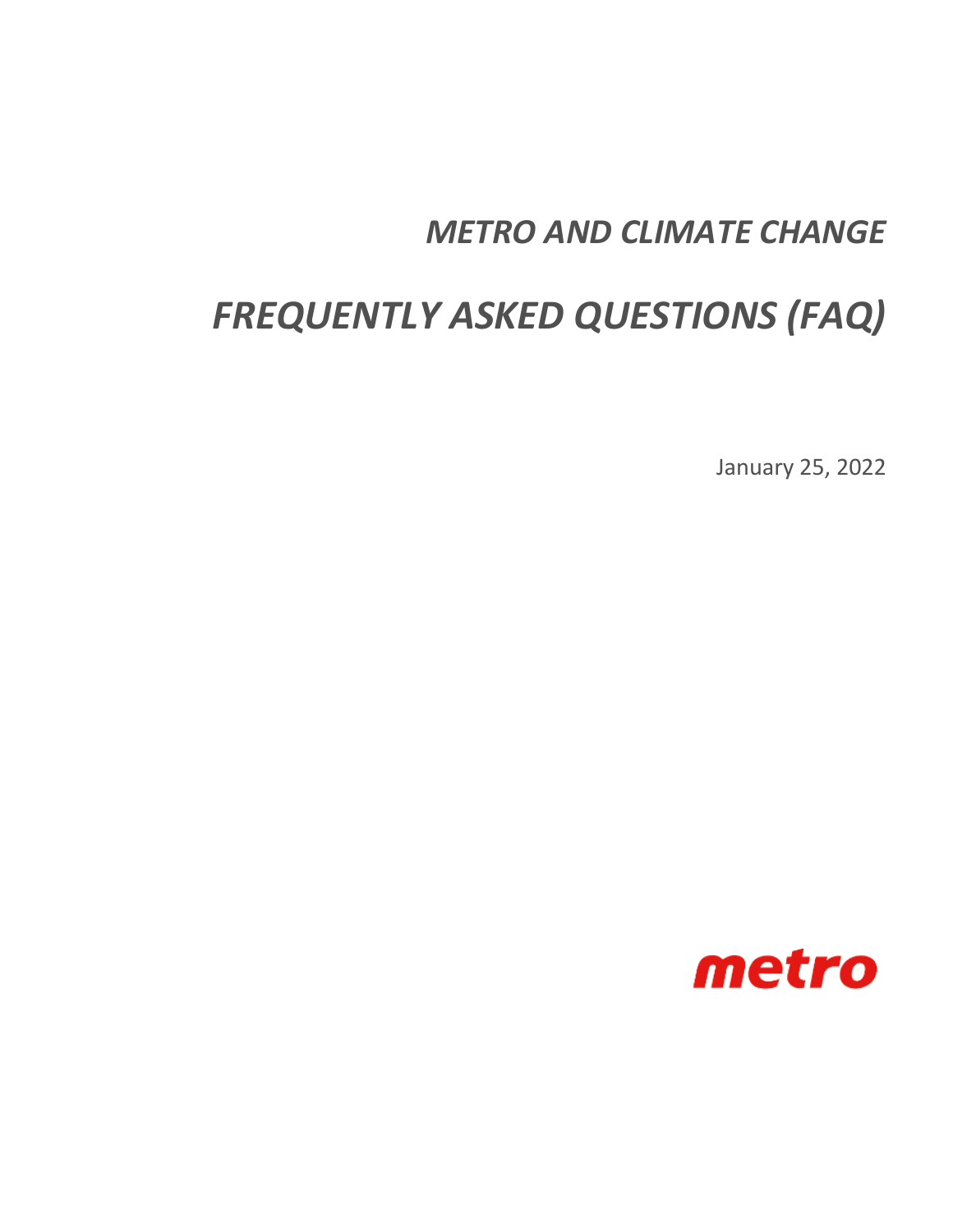#### **CLIMATE CHANGE | 2026 Vision**

#### **METRO's GHG emissions reduction target**

2022-2026 Corporate responsibility plan

Our ambition is to reduce our greenhouse gas (GHG) emissions to limit global warming by focusing our efforts on key sectors over which we have direct operational control. Through these actions, we aim to contribute to the collective effort to transition to a lower-carbon economy.

#### **Objective**

Reduce GHG emissions by 37.5% by 2035 compared to 2020 for an average reduction of 2.5% per year.

| Scope                                                                                                                                                                                                                                                                                                                                       | Performance indicators                                                                                        |
|---------------------------------------------------------------------------------------------------------------------------------------------------------------------------------------------------------------------------------------------------------------------------------------------------------------------------------------------|---------------------------------------------------------------------------------------------------------------|
| Sites and activities under METRO's direct operational control:<br>- Stores: Metro Québec (except affiliate retailers), Metro<br>Ontario (except franchised retailers), Super C, Food Basics,<br>Adonis, Première Moisson (except partnerships)<br>- Distribution centres<br>- Production centres<br>- Administrative offices<br>- Transport | - GHG emissions in tonnes $CO2$ eq (absolute<br>emissions)<br>- Intensity in $kg$ CO <sub>2</sub> eq./sq. ft. |
| The scope will be updated annually based on changes in<br>METRO's operational control.                                                                                                                                                                                                                                                      |                                                                                                               |

### metro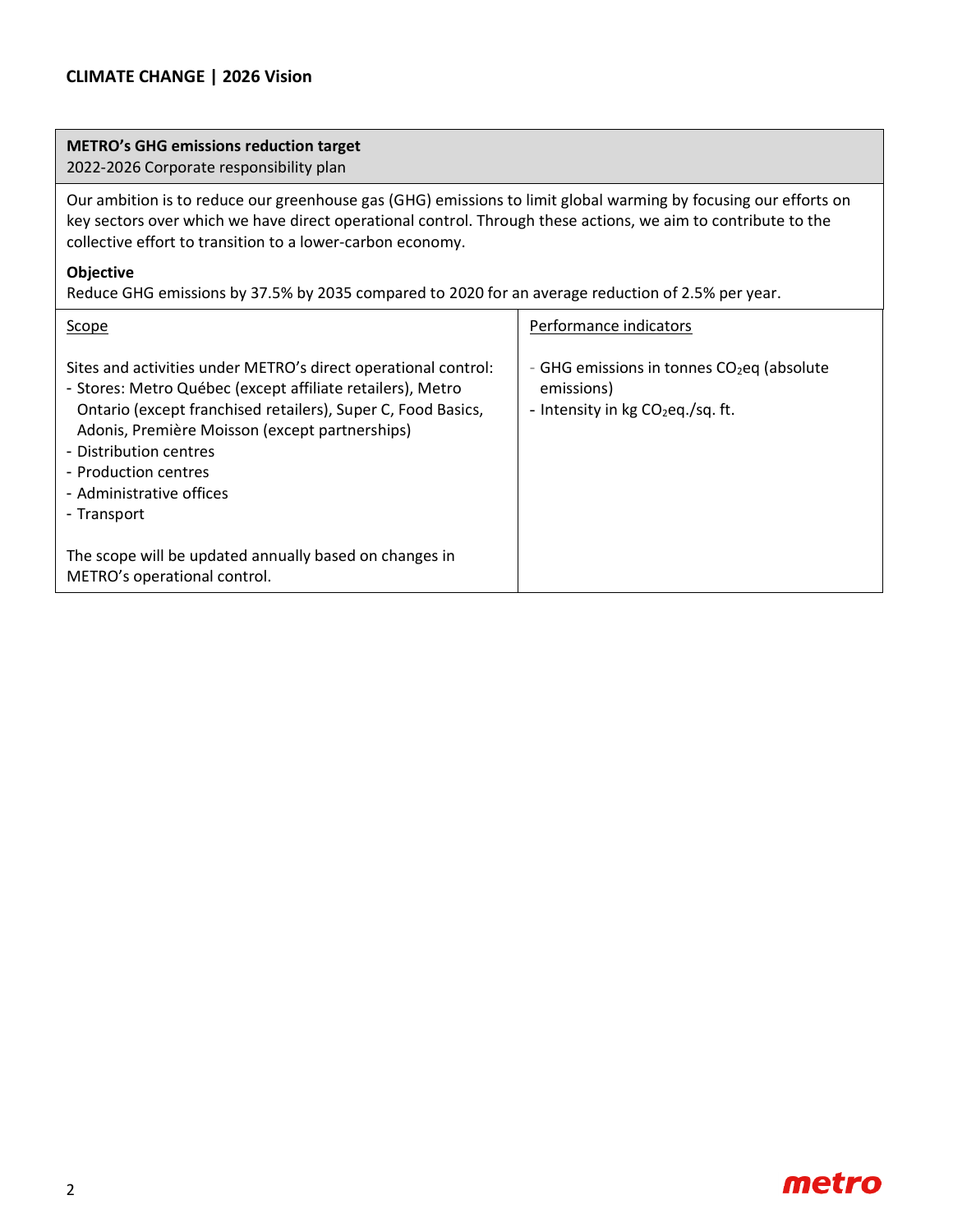#### **FREQUENTLY ASKED QUESTIONS (FAQ)**

#### **1. Is this the first time METRO has set a GHG emissions reduction target?**

Yes, it is our first GHG emissions reduction target.

However, it is not the first action we have taken to reduce our GHG emissions. We have already set reduction objectives for our energy and waste, which are two sources of our GHG emissions. In addition, we have filled out the CDP climate change questionnaire since 2008, and our data have been publicly available since 2016.

As stated in our [2021 Corporate responsibility report](https://corpo.metro.ca/userfiles/file/PDF/2021-cr-report) (p. 8), we reduced our GHG emissions intensity by 14% between 2015 and 2020.

#### **2. How did you set the specific target of 37.5%?**

The 37.5% target is the mathematical result of an average GHG emissions reduction of 2.5% per year over 15 years.

We have established this target by referencing to the two-degree (2°C) scenario defined by the Science-Based Target Initiative (SBTi), which points to a 2.5% reduction per year.

Our approach has been to identify all realistic opportunities for emission reductions in the operations on which we have direct control within the established timeframe and to rely on a recognized scientific framework to guide our decision making.

While this target corresponds to the levers and resources we currently have, we closely follow the latest developments in the field and are aware of the light shed on the scenario to limit global temperature rise to 1.5 degrees. Such a target corresponds to an average GHG emissions reduction of 4.2% per year, an ambitious goal that is currently not within METRO's capacity to achieve.

Our ambition is certainly to contribute to the collective effort to transition to a lower-carbon economy and we are confident that the execution of our plan helps us move in that direction.

#### **3. Why did you set a 15-year period to reach your reduction goal? Why such a long period?**

According to the Science Based Targets initiative (SBTi), a reference in this field, the recommended timeframe for GHG emissions target-setting cannot be less than 5 years, nor more than 15 years, from the date the target is set.

This recognized practice encourages us to develop a long-term strategy which will enable us to implement major system changes and take advantage of future innovative technologies, while also encouraging immediate actions.

The reduction of GHG emissions cannot be achieved overnight. We have therefore chosen a well-thought approach which includes both short and longer-term initiatives.

#### **4. Why have you chosen 2020 as your reference year (baseline)?**

According to the Science Based Targets initiative (SBTi), the reference year must be recent enough to ensure our targets are representative of our current operations.

To reflect this strategic approach, we wanted to take into consideration three important factors for us: the completion of the acquisition of Adonis in 2017, the acquisition of the Jean Coutu Group in 2018, as well as the improvements we have made to our GHG emissions calculation methodology in recent years.

We consider that 2020 provides us with the most accurate baseline to work with.

### metro